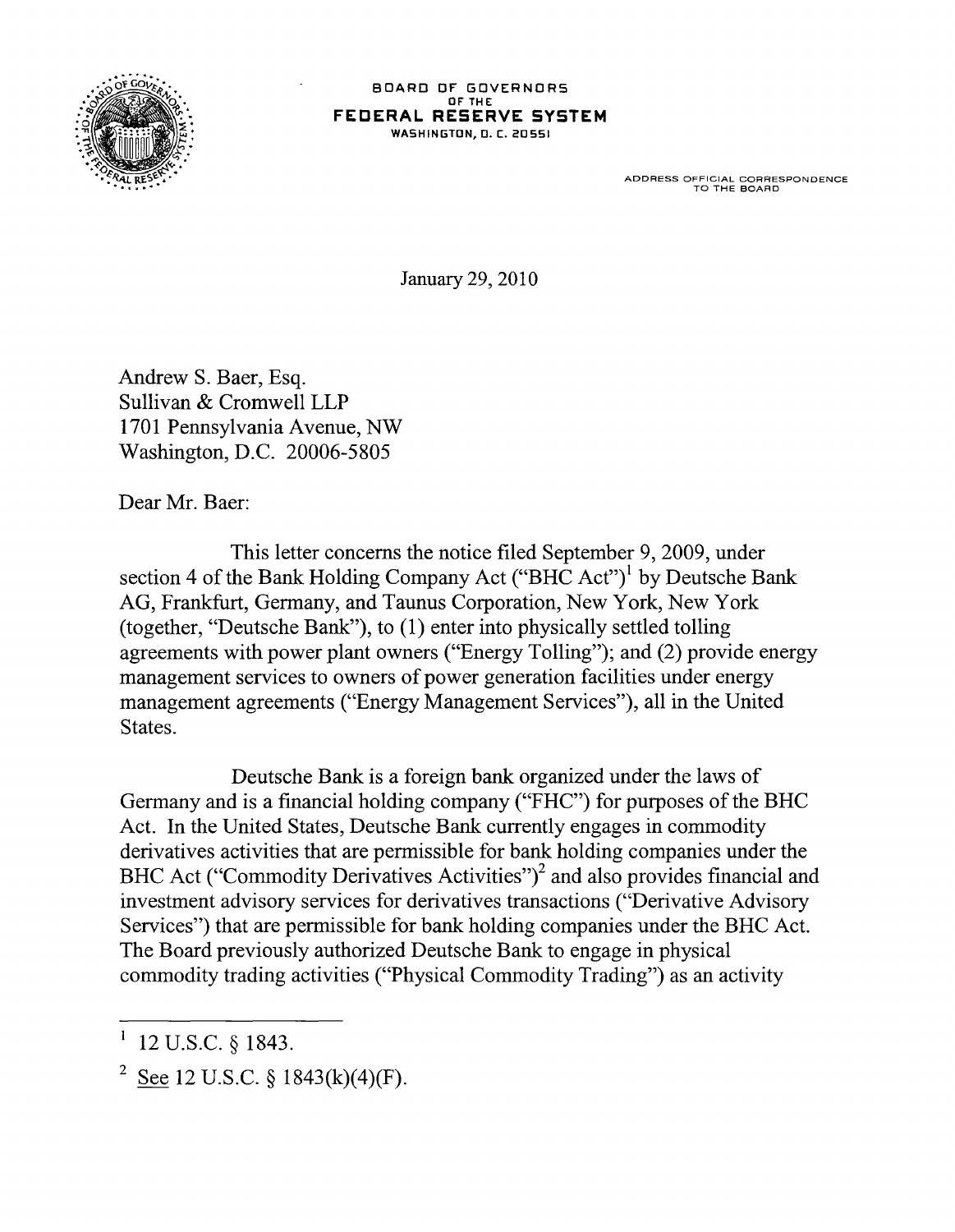that is complementary to Commodity Derivatives Activities. 3 Deutsche Bank conducts Physical Commodity Trading primarily through a nonbank subsidiary, DB Energy Trading LLC ("DBET"), Wilmington, Delaware.

Deutsche Bank has requested approval to expand DBET's activities to include Energy Tolling. Under the energy tolling agreements to which Deutsche Bank would be a party, Deutsche Bank would make periodic fixed payments to the owner of a power generation facility ("capacity payments") in exchange for the right to all or part of the plant's power output. Deutsche Bank would also generally supply fuel and make payments to cover the owner's variable costs plus a profit margin. The plant owner, however, would retain control over the day-to-day operations of the plant and physical plant assets at all times<sup>4</sup>

Deutsche Bank has committed to conduct Energy Tolling activities in accordance with the restrictions, definitions, and conditions previously imposed by the Board on the conduct of those activities. In connection with the Board's approval of Deutsche Bank's Physical Commodity Trading activities, Deutsche Bank committed to the Board that it will limit the aggregate market value of physical commodities that it and any of its subsidiaries hold at any one time to 5 percent of Deutsche Bank's tier 1 capital. Deutsche Bank also has committed to include the present value of capacity payments associated with Energy Tolling contracts in that 5 percent limit. As a result, Deutsche Bank's potential exposure to commodity price risk would not increase by engaging in Energy Tolling activities.

Deutsche Bank has also requested approval to provide Energy Management Services pursuant to an energy management agreement with a power plant owner as an activity that is complementary to its Commodity Derivatives Activities and Derivative Advisory Services. As an energy manager, Deutsche Bank proposes to provide transactional and advisory services to power plant owners. The transactional services would consist primarily of acting as a financial intermediary, substituting its credit and liquidity for those

 $\mathcal{L}$ 

 $\sim 10^7$ 

<sup>&</sup>lt;sup>3</sup> Deutsche Bank AG, 92 Federal Reserve Bulletin C54 (2005).

<sup>&</sup>lt;sup>4</sup> [The footnote has been redacted.]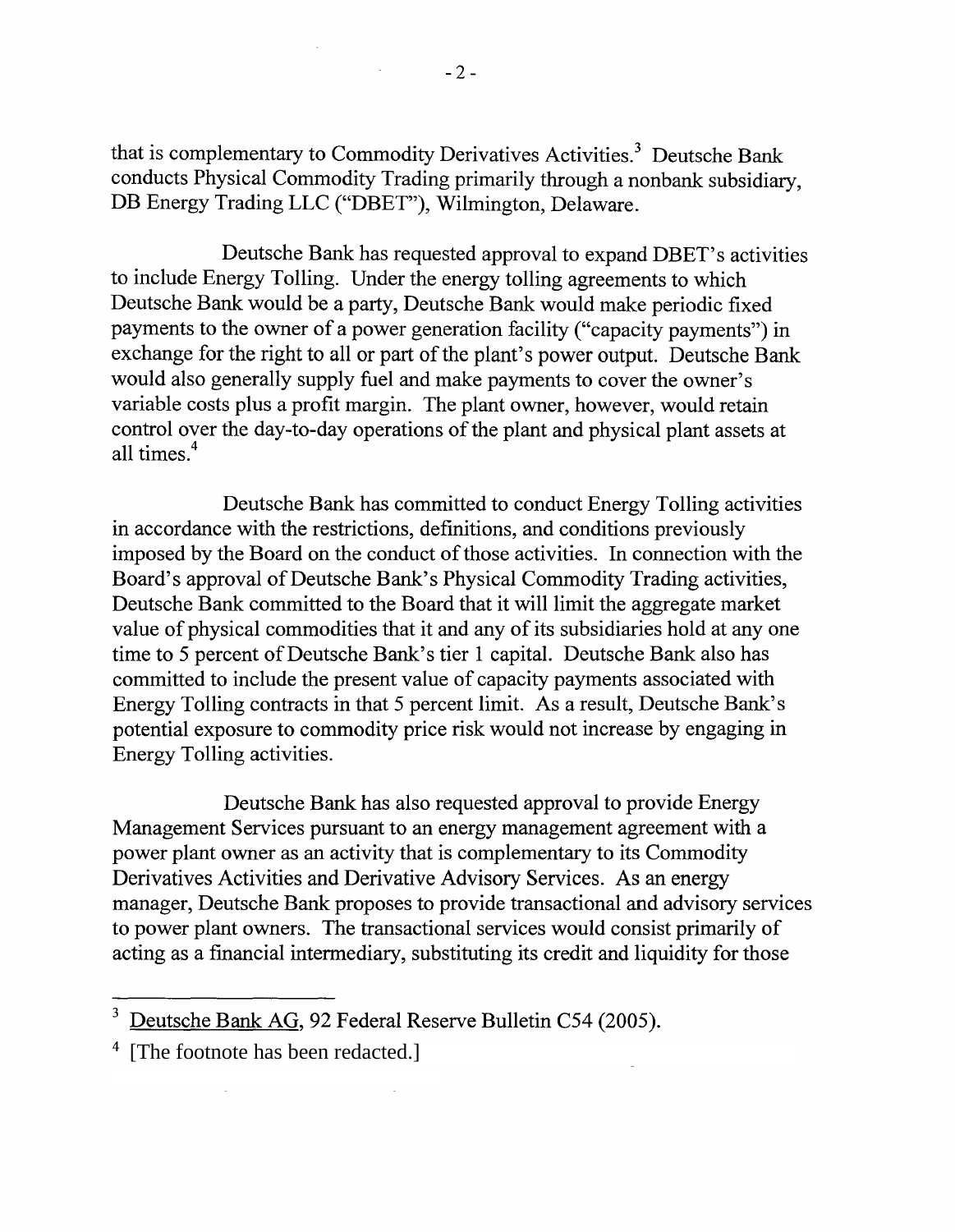of the owner to facilitate the owner's purchase of fuel and sale of power. Deutsche Bank's advisory services would include providing market information to assist the owner in developing and refining a risk-management plan for the plant and providing a variety of administrative services to support these transactions.

Deutsche Bank has committed to provide Energy Management Services in accordance with the restrictions, definitions, and conditions previously imposed by the Board on the conduct of those activities. Deutsche Bank has made all the commitments that were required in connection with the Board's previous approvals of Energy Management Services. Those commitments generally limit the scope of the activities that Deutsche Bank may perform as energy manager to ensure that Deutsche Bank incurs only those risks that are consistent with the agency nature of the Energy Management Services and limit the revenues attributable to Deutsche Bank's Energy Management Services to 5 percent of Deutsche Bank's total consolidated operating revenues.<sup>5</sup> The authority to act as energy manager should not expand Deutsche Bank's ability to engage in physical commodity trading beyond what it is currently allowed to do under its Physical Commodity Trading authority.

As noted, the Board previously has determined pursuant to Regulation Y that Energy Tolling and Energy Management Services complement the financial activity of engaging in Commodity Derivatives Activities and Derivatives Advisory Services.<sup>6</sup> The Board has delegated its authority to the Director of the Division of Banking Supervision and Regulation ("Director"), with the concurrence of the General Counsel, to approve proposals by an FHC to engage in Energy Tolling and to provide Energy Management Services when the proposal meets the conditions imposed by the Board in approving previous proposals and raises no significant legal, policy, or supervisory issues.

<sup>&</sup>lt;sup>5</sup> "Total operating revenues" is defined as net interest income and all non-interest revenue, including net securities gains but excluding extraordinary items.

See The Royal Bank of Scotland Group PLC, 94 Federal Reserve Bulletin C60 (2008), and Fortis S.A./N.V., 94 Federal Reserve Bulletin C20 (2008).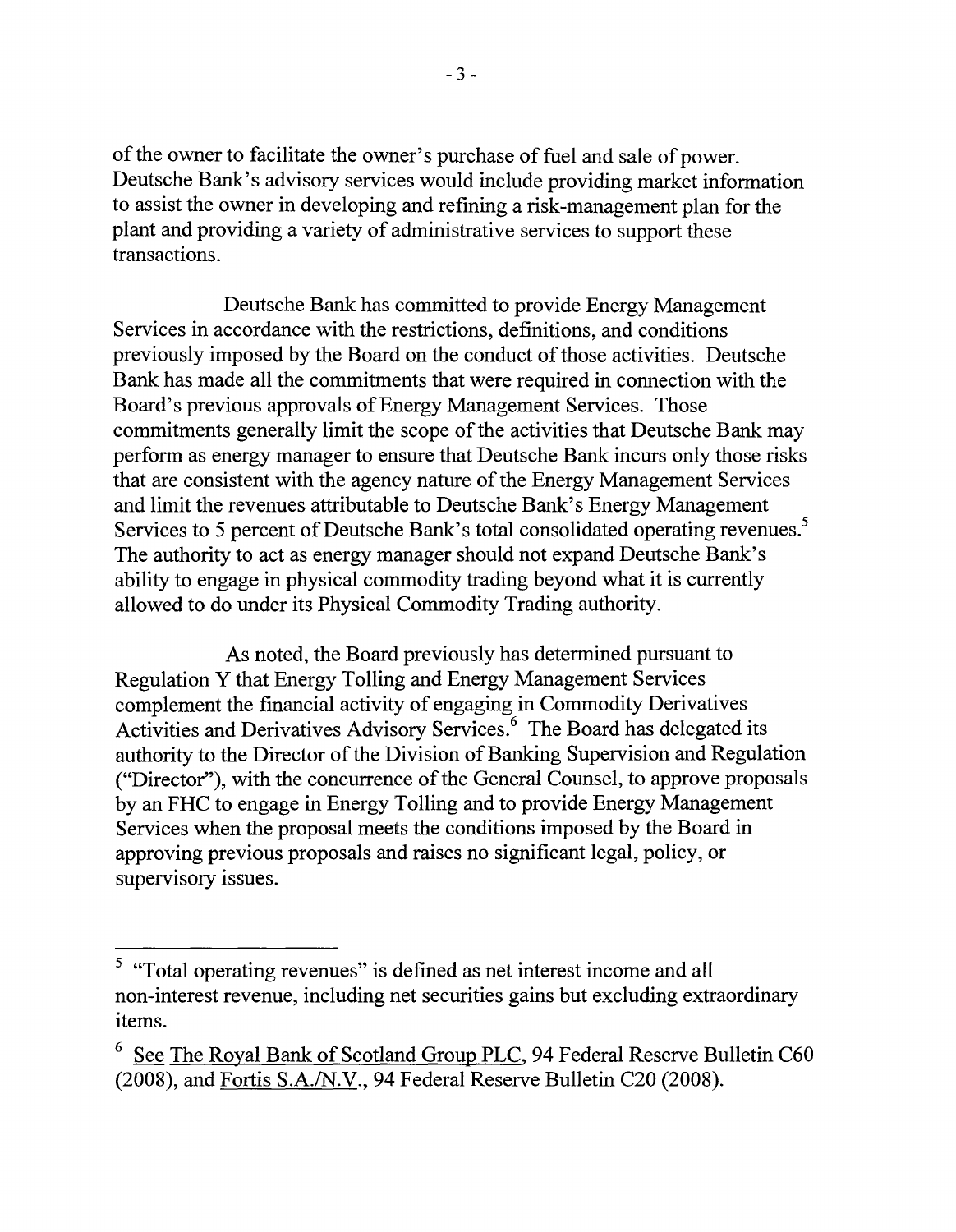As noted, Deutsche Bank has committed to conduct Energy Tolling and provide Energy Management Services in accordance with the restrictions, definitions, and conditions previously relied on by the Board in authorizing those activities. Deutsche Bank also has established and maintained policies and systems for monitoring and controlling the risks associated with Energy Tolling and Energy Management Services and is expected to continue to maintain effective risk-management policies and systems for each of those activities. Approval of the request to engage in Energy Tolling and Energy Management Services likely would benefit Deutsche Bank's customers by enhancing Deutsche Bank's ability to provide efficiently a full range of commodity-related services consistent with existing market practice. Approval also would enable Deutsche Bank to improve its understanding of physical commodity and commodity derivatives markets and its ability to serve as an effective competitor in physical commodity and commodity derivatives markets.

Based on the record, including all the commitments made to the Board in connection with the notice and the conditions imposed by the Board in previous cases, the Director, with the concurrence of the General Counsel, has determined that (1) the proposed Energy Tolling is complementary to Deutsche Bank's Commodity Derivatives Activities and (2) the proposed Energy Management Services are complementary to Deutsche Bank's Commodity Derivatives Activities and Derivatives Advisory Services. In approving the proposed Energy Tolling and Energy Management Services, the Director, with the concurrence of the General Counsel, also has determined that the proposed activities do not pose a substantial risk to the safety or soundness of Deutsche Bank, its depository institutions, or the financial system generally and can reasonably be expected to produce benefits to the public that outweigh any potential adverse effects.

In making these determinations, the Director relied on all the information, representations, and commitments provided by Deutsche Bank to the Board in connection with the notice. These commitments and conditions imposed are critical to the determination that Energy Tolling and Energy Management Services would not pose a substantial risk to the safety and soundness of Deutsche Bank, other financial institutions, or the financial system generally. These determinations also are subject to all the conditions set forth in